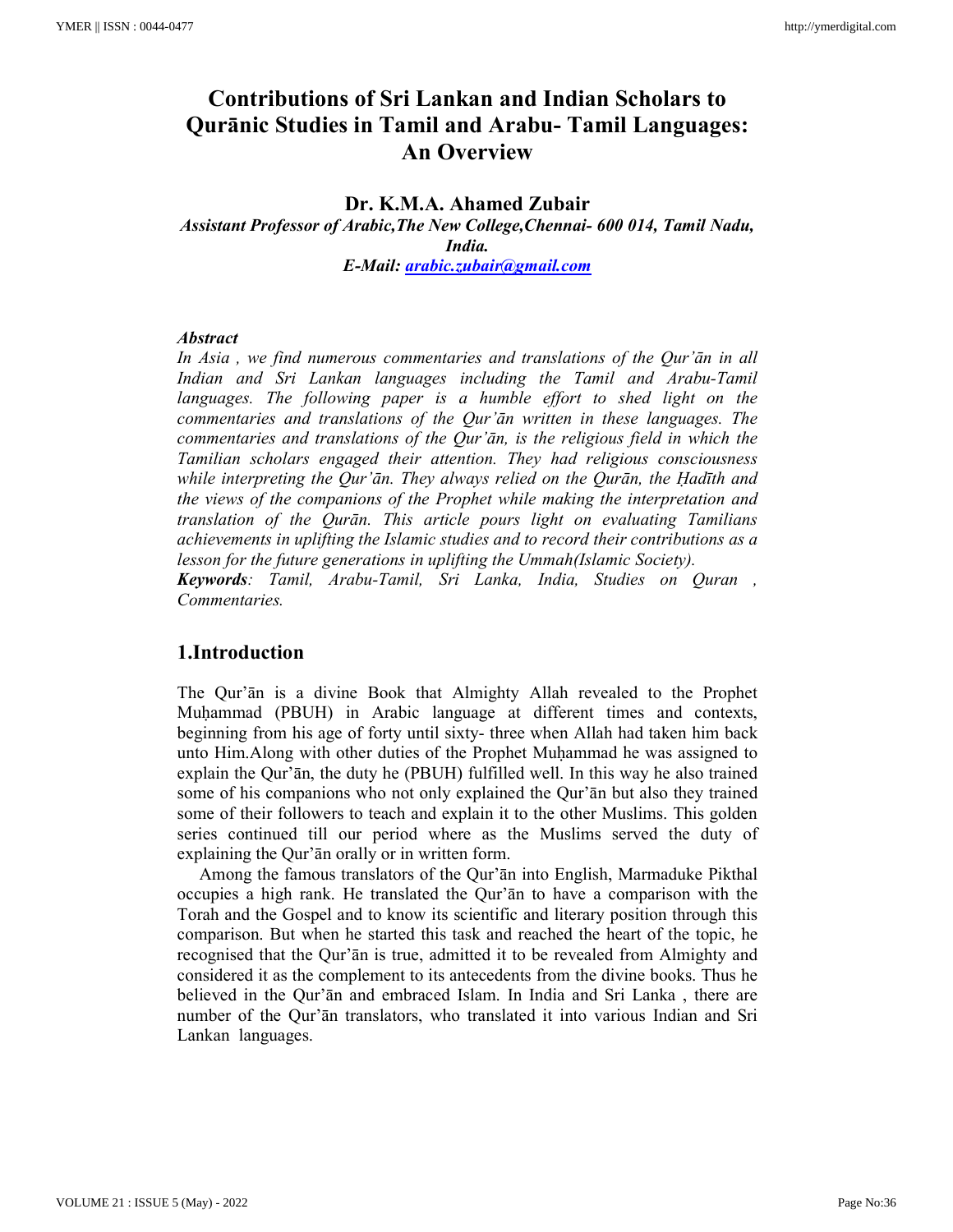Similarly, in Tamil, we find translations of the Qur'ān recently in more than twenty works. The term *tafsīr* is the verbal noun of the Arabic verb of the third form fassara, yufassiru that means to explain, to comment. Thus *tafsīr* means, a commentary or explanation or elucidation. This term was used for commentaries. In Islam, the word *tafsīr* has become a technical term for the commentaries and elucidation of the Qur'ān. This branch of learning is called 'ilm al-Qur'ān wa altafsīr' (The Science of the Qur'ān and Exegesis). The *tafsīr* or exegesis is the most important and basic form of interpretive science in Islam, as it is related to the Qur'ān on the one side and the Ḥadīth on the other. It is difficult to point out the exact period of the beginning of the exegetic science. It may, however, be safe to say that the Prophet Muḥammad (PBUH) and later his companions been a debate in the pioneers of this type of genre.

The commentaries and translations of the Qur'ān, is the religious field in which the Tamilian scholars engaged their attention. They had religious consciousness while interpreting the Qur'ān. They always relied on the Qur'ān, the Hadīth and the views of the companions of the Prophet while making the interpretation and translation of the Qur'ān. They published their commentaries and translations along with the original text of the Qur'ān. So far more than 25 translations/commentaries were published in *Arabu- Tamil* and Tamil languages. *Arabu-Tamil* means its script is Arabic but the language is Tamil (like *Malay* in *Jawi* Script of Malaysia and Indonesia).

The First commentary on Qur'ān was written in *Arabu-Tamil* language not in Tamil language.The first Tamil translation of the Qur'ān was made by 'Abdul Ḥamīd Baqavī after a half century from the publication of *Arabu-Tamil*  commentaries and translations. This paper aims to study the commentaries/translations written in *Arabu- Tamil and Tamil* languages.

The style of composing the exegesis differed from commentator to commentator. Normally, however, the commentaries wherein the text is explained phrase by phrase or sentence or at times word by word. The mufassir/commentator attempts to explain the verse, beginning from the title of the surah, followed by mentioning the reason for its revelation, and if needed be the reason for the revelation of any particular verse, within the surah. He then explains *Bismillah al-Rahmhn al-Rahīm*, followed by his comments on the rest of the surah accordingly. These commentaries are compiled from various points of view like grammar, semantics, law, history, theology, philosophy or Sufi experience and inspirations<sup>1</sup>.

It is rather difficult to trace the beginning of the *tafsīr* literature in India because no work comes down to us; which mentions its history. We may conjucture safely that when the scholars had written work on Ḥadīth and other Islamic subjects, they must have certainly produced *tafsīr* literature also. Many of the earliest commentaries on the Qur'ān may not have come down to us which cannot be the

<sup>1</sup> Ahamed Zubair K M A, "Commentaries and Translations of the Quran in Tamil Language", *The Indian Journal of Arabic Islamic Studies* 2, no.3(2017):202-203.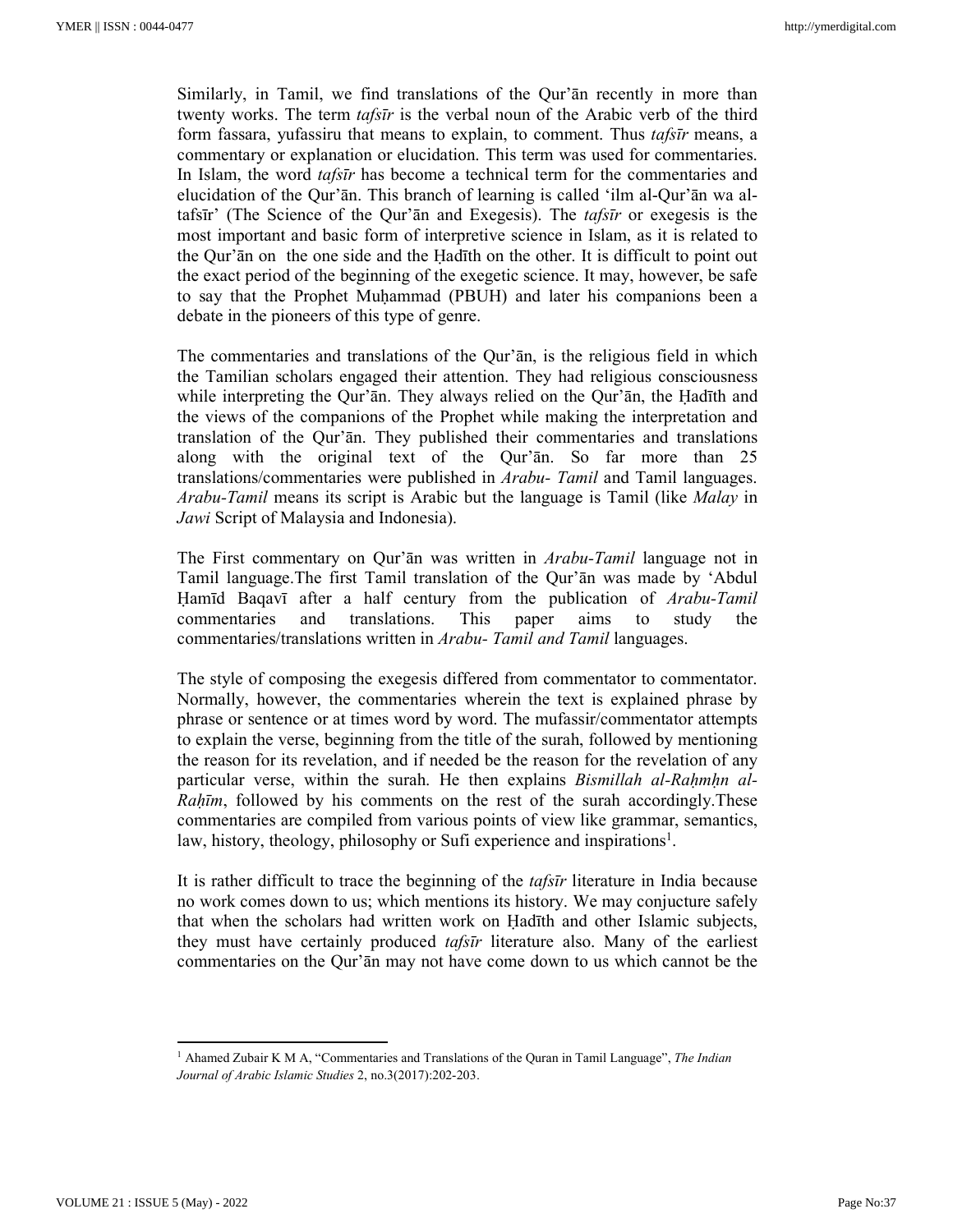reason to reject the idea that Arabic commentaries on the Qur'ān were written from the earliest times<sup>2</sup>.

### **2. Introduction of Research**

This paper is conceived as a Quranic study of two countries Muslim pioneers of Sri Lanka and Tamil Nadu, India.

### **3. Research Background**

As there were only a handful of researches have been done on Muslims contribution to Quranic studies, there has been a serious complexity in understanding the importance of Muslim Scholars' holistic approach. This study will help to fill this major gap while examining the methodology in translations of Muslim scholars of Sri Lanka and Tamil Nadu of India.

### **4. Research Objective**

To understand the specific contribution and role of Muslim scholars towards achieving the Islamic goals .

To evaluate the non- Arab Muslims contributions' on par with Arabs' contributions.

To build unity, love and harmony among Ummah.

### **5. Research Methodology**

### **Primary Sources**

This research being a Quranic one, there is a necessity that it has to be based on primary sources and archival documents (such as "Quranic Commentaries and Translations in Arwi and Tamil Languages: A Survey" 2017, published by LAMBERT Academic Publishing Inc., Germany and etc.,)

This research will also include information that have been published and gathered from contemporary journals, such as , indian Journal of ArabIc and Islamic Studies, Jamal's Academic Research Journal and Proceedings of Islamic Literary Society, Chennai. Contemporary magazine articles were also used to support the research.

### **Secondary Sources**

Articles, monographs and books by academic professionals would be used as principal secondary sources.

The entire Muslim *ummah*(Community) is but one society in the idealization of it as well as in the normative reality of the *Shari'a which* elucidates its constitution. From a social scientific view, however, the Quranic metaphor that describes the community and *Shari'a*are only part of the criteria by which we may arrive at a definition of a community. Tamil Muslims are identifiable and bonded only by a common language and religion. From the background study and analyzing and

<sup>2</sup> Salim Kidwai, *Hindustani Mufassirein Awr Unki' Arabi Tafsirein* (New Delhi:Maktaba Jamiah,1996),15- 16.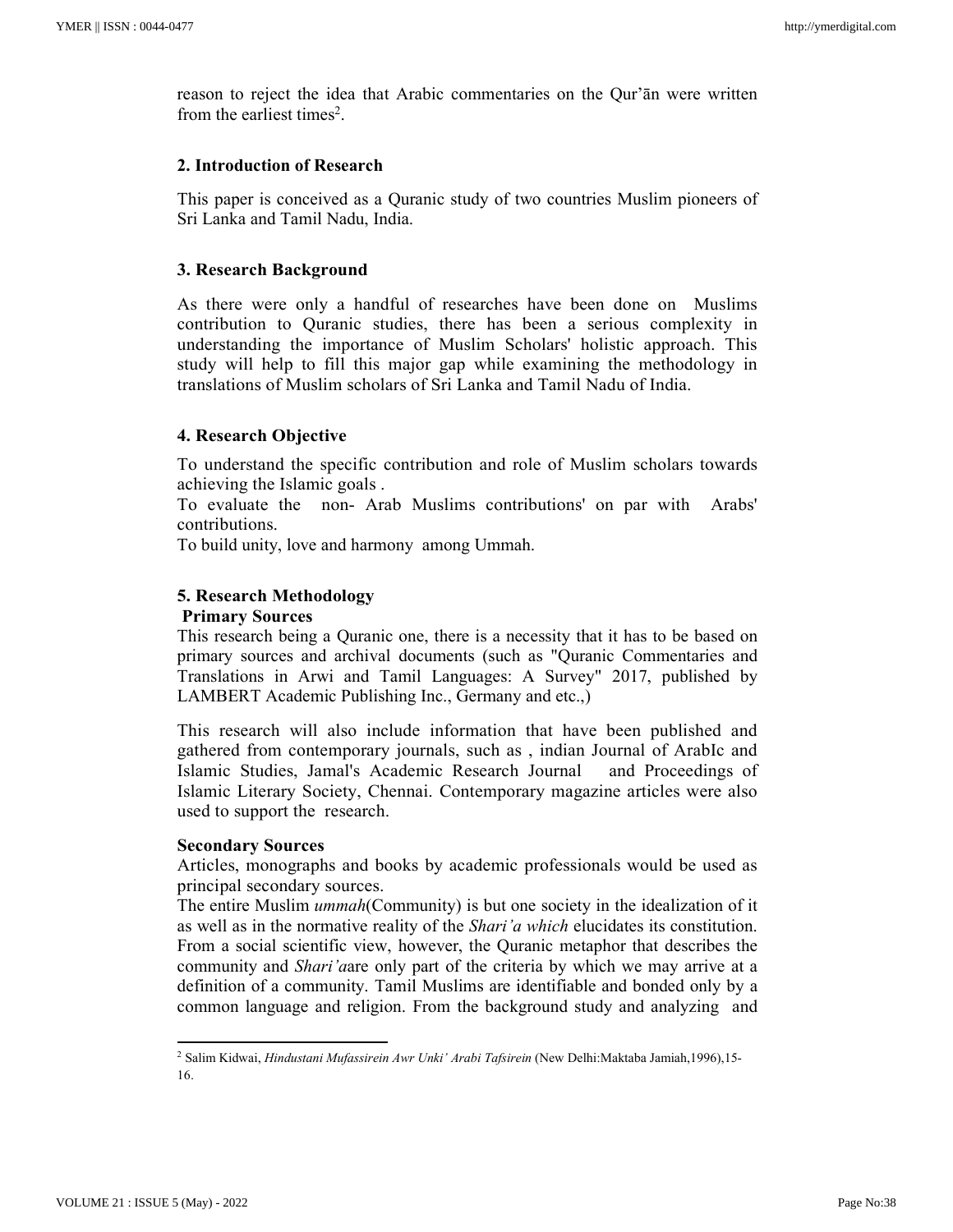comparing both regions , the researcher identified the following Research Problem

"Contributions of Sri Lankan and Indian Scholars to Qur'ānic Studies in Tamil Language: An Overview" has some similarities in their achievements'?

Therefore, to find out the answer to the above question, the researcher sets the following three aspects:

To identify the contribution of both pioneers in Quranic studies.

To evaluate their achievements in uplifting the Islamic studies and to identify the challenges faced by them

To record them and their contributions as a lesson for the future generation in uplifting the Ummah.

### **6. Material and Methods**

This study is based on an interpretive approach. The data were collected from both primary and secondary sources. In addition to primary sources, qualitative consultations were conducted with selected Islamic specialists and related persons on this particular research area. Secondary sources such as published and unpublished records, reports and minutes were also consulted

### **7.Arabu-Tamil and Islam**

Long before the birth of the Prophet of Islam, there were frequent contacts between Arabia and Tamil Nadu. The Sangam (Classical Period) Tamil literature bears evidence of the Arab contact with the Tamil Nadu. In the literary works like ''Paththu Pattu'' and ''Ettuthogai'', the Arabs are called ''Yavanars''. The rulers of these areas patronized Islam to flourish in Tamil Nadu, and even some of them donated lands to their places of worship. They include the Kings of Chera, Chozha and Pandyas. For the sake of worshipping, Muslims built mosques in various places of this country specially in South India. The first and foremost among such mosques is the one which can be seen even today in Tiruchirapalli, near the Railway Station, though now it is seen in a dilapidated conditions. The Arabic inscription stone available in that mosque, indicates that it was constructed in the year 734 (corresponding 116 AH, Islamic Era), and it was built by Muḥammad bin Ḥāmid bin 'Abdullāh. With this proof we can conclude that Muslims lived in this region in the eighth century freely with all proprietary rights in this land.

### **8. Origin of** *Arabu-Tamil*

*Arabu-Tamil* is resulted in the cultural synthesis between the Arabs and the Tamil speaking Muslims. *Arabu-Tamil* is a combination of Arabic and Tamil, with its script in Arabic. Even during the pre-Islamic period, there was commercial contact between Arabia and India and specially the South India. After the advent of Islam, the Arabs who had already contacts with the coastal regions of Tamil Nadu and Srilanka, some of them who had already settled there in that area, became the representatives of Islam. In course of time, there witnessed converts to Islam, from among the native population. When two communities bound by a common religion but separated by two different languages come into closer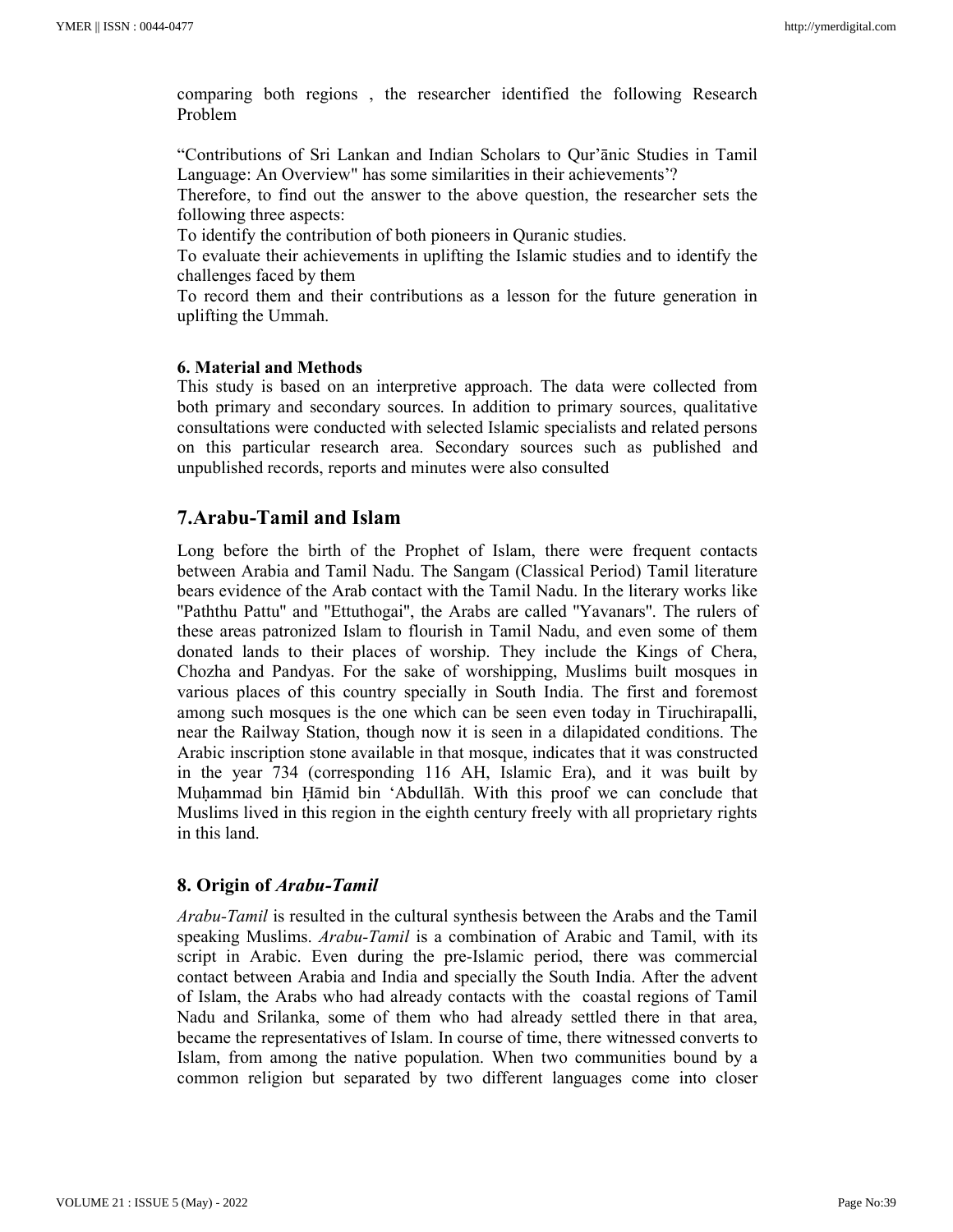contact, and their commercial activities flourish, they feel necessity for a linklanguage. This necessity made an interaction between Arabic and Tamil Languages, that resulted a new language to be born as *Arabu-Tamil*. The development of *Arabu-Tamil* is due to the Arab impact on the Tamil Muslim. *Arabu-Tamil* is a bi-product dialect of the Arabs' interaction with the local Tamilians written in Arabic script with high contents of Arabic vocabulary or in the other words Tamil in Arabic script is called *Arabu-Tamil*. It is written from right to left like Arabic script. From eighth century to the nineteenth century, this language enjoyed its popularity among Tamil speaking Muslims of Tamil Nadu. The *Arabu-Tamil* which consists of 40 letters, out of which 28 letters are from Arabic, and 12 more letters have been devised by adding some marks and dots to the original Arabic alphabet. So Arabu-Tamil is an Arabic-influenced dialect of the Tamil language written with an extension of the Arabic alphabet. Arabu-Tamil was used extensively by the Muslim minority of Tamil Nadu state of India and Sri Lanka.

### **9.Tamil and Muslims**

 Tamil is a Dravidian language spoken predominantly by Tamil people of the Indian subcontinent. It has official status in the Indian state of Tamil Nadu. Tamil is also an official language of Sri Lanka and Singapore. Tamils are a linguistic and ethnic group native to Tamil Nadu, a state in India and the north-eastern region of Sri Lanka. Tamil Muslim refers to the Muslims who have Tamil as their mother tongue. Apart from India and Sri Lanka, a large population of Tamil Muslims also live in some countries like Malaysia, Singapore and Mauritius and also in Gulf countries like UAE and Saudi Arabia. Tamil is also spoken by these Tamil minorities in those countries.

### **10. Islam in Tamil Nadu**

Long before the birth and rise of Islam, there were frequent contacts between Arabia and Tamil Nadu, and there were Arab Colonies in South India. The classical Tamil literature, like in the literary works like Paththu Pattu, Ettuthogai, bears evidence of the Arab contact with Tamil Nadu. After its birth, Islam came to Tamil Nadu and Sri Lanka through these contacts. After the rise of Islam, the Arabs continued to remain actively in contact not only as traders but also as missionaries. So Trade and Islam flourished actively and the Muslims were permitted to follow their religion freely. The companions of the Holy Prophet Mohammed (peace and blessings of Allah be upon him) namely Saint Tamim aldari al-Ansari (peace be on him), Saint Ukkaza (peace be on him) were buried in Tamil Nadu.

Tamil Muslims of Tamil Nadu are famous figures and they contributed their best to the Tamil Culture and Civilization. The Rulers of these areas patronized Islam and Muslims to flourish in Tamil Nadu. Some of them even donated lands to places of Muslim worship (Masjid). They include the Kings of Chera, Chozha and Pandyas. Muslims built Mosjids in various places of this country. The first and foremost among such Mosjids is the one which can be seen even today near the Railwany Station in Tiruchirapalli in the Tamil Nadu State of India. However, it is now in a dilapidated condition. The Arabic inscription stone available in that *Masjid* indicates that it was constructed in the year 734 (corresponding 116 AH, Islamic Era), and it was built by Mohammed bin Hamid bin Abdullah. This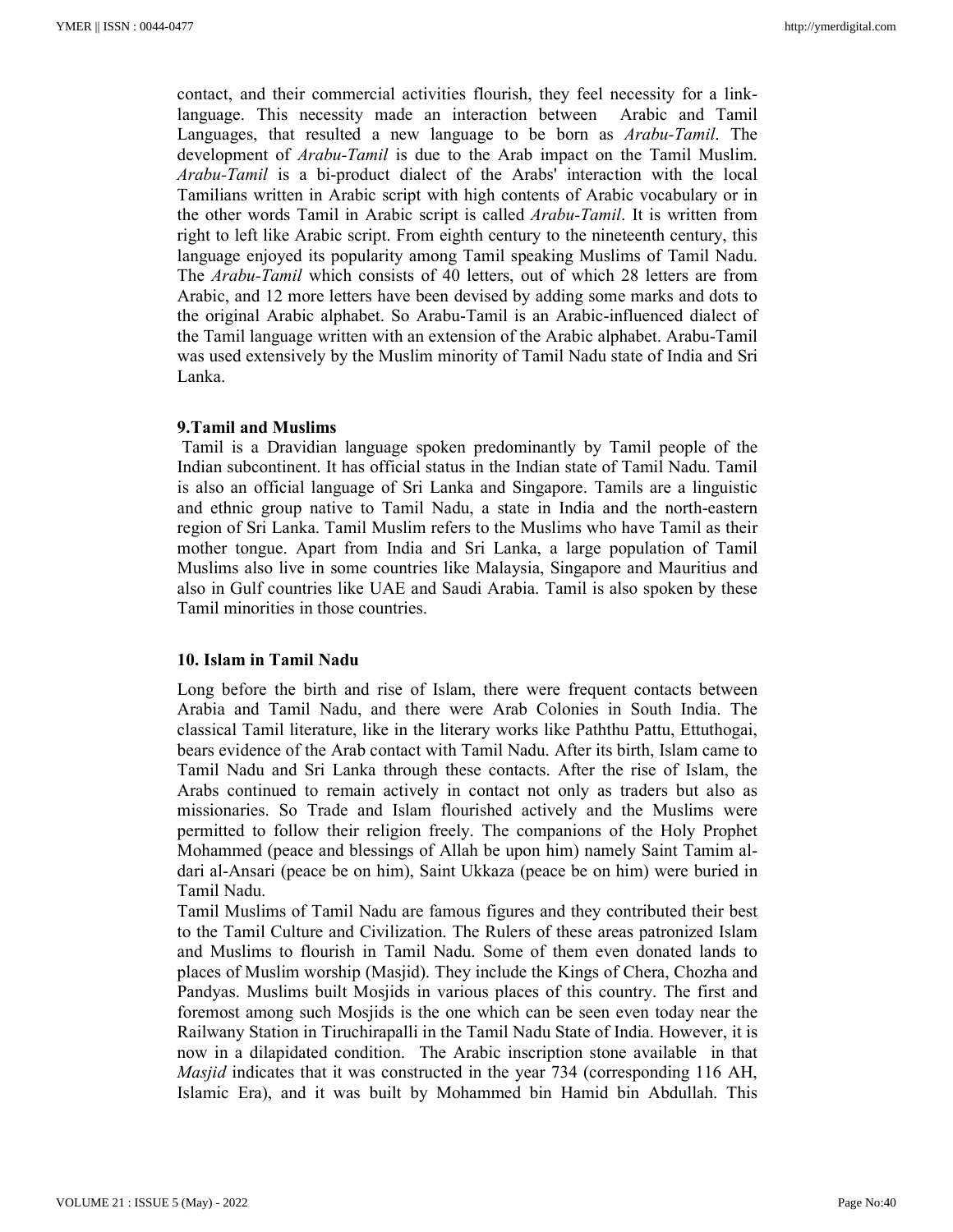proves that Muslims lived in this region in the 8th century liberally with all proprietary rights in this land<sup>3</sup>.

#### **11. Islam in Sri Lanka**

The Muslims are the second largest minority in Sri Lanka approximating to eight percent of its population. In Sri Lanka, the Arab settlements were along the coast of Jaffna, Mannar, Kendremalai, Puttalam, Colombo, Beruwala, Galle and at the eastern port of Trincomalle. A large population of the Moor population in Sri Lanka is descended from the traders who arrived from Arabia and the lands around the Persian Gulf.<sup>4</sup>

The similarities of the socio-religious paradigms of the Muslims of South India and Sri Lanka are quite enormous. These may be summarized as follows<sup>5</sup>:

 1.The home language of Sri Lankan Muslims and those of Tamil Nadu is Tamil.

 2.The Muslim Tamil (spoken at home) in Sri Lanka and Tamil Nadu is a dialect in that it has substantial number of Arabic loan words.

 3.There are close cultural systems between the Muslims of Sri Lanka and Tamil Nadu.

### **12. Tafsīr (Commentaries) in Other Languages**

Tafsīr was almost always written in Arabic but during the 19th century, the need was felt by Muslims to write commentaries in local languages so that those who do not know Arabic can still have access to the meaning of the Qur'ān. Tafsīrs have been written in many foreign and Indian languages namely French, English, Turkish, Uzbek, Tamil, Malayalam, Bengali and other languages. As for the tafsīrs in India, they have been written in most of the Indian Languages while most of these tafsīrs, were written in Urdu. In Urdu more than Twenty Eight tafsīrs are available whereas in Tamil and *Arabu-Tamil* languges more than twenty five commentaries/translations are available. In Indian languages, next to Urdu more number of commentaries/translations are available in Tamil and *Arabu-Tamil* languages.

### **13. Commentary and its Methodology in** *Arabu-Tamil* **Language:**

Tafsir is the Arabic word for exegesis or commentary, usually of the Qur'ān. An author of Tafsīr is a *mufassir* (Commentator). The four traditional sources for the commentary of the Qur'an is followed in the *Arabu-Tamil* commentaries namely<sup>6</sup>:

<u>.</u>

<sup>&</sup>lt;sup>3</sup>Ahamed Zubair K M A, *Tamil-Arabic Relationship*,ed. John Samuel G (Chennai:The Institute of Asian Studies Press ,2010),271.

<sup>4</sup> Mahroof M M M, "Spoken Tamil dialect of the Muslims of Sri Lanka :Language as Identity classifier", *Islamic Studies* 34,no.4(1995):407-408.

Mahroof M M M, "Spoken Tamil dialect of the Muslims of Sri Lanka :Language as Identity classifier", *Islamic Studies* 34,no.4(1995):409.

<sup>6</sup> Bakshi Hazrat 'Alī Aḥmed and Rizwānur Raḥmān, *Glimpses of the Holy Qur'ān*,(New Delhi: Adam Publishers and Distributors, 2012), 131-132.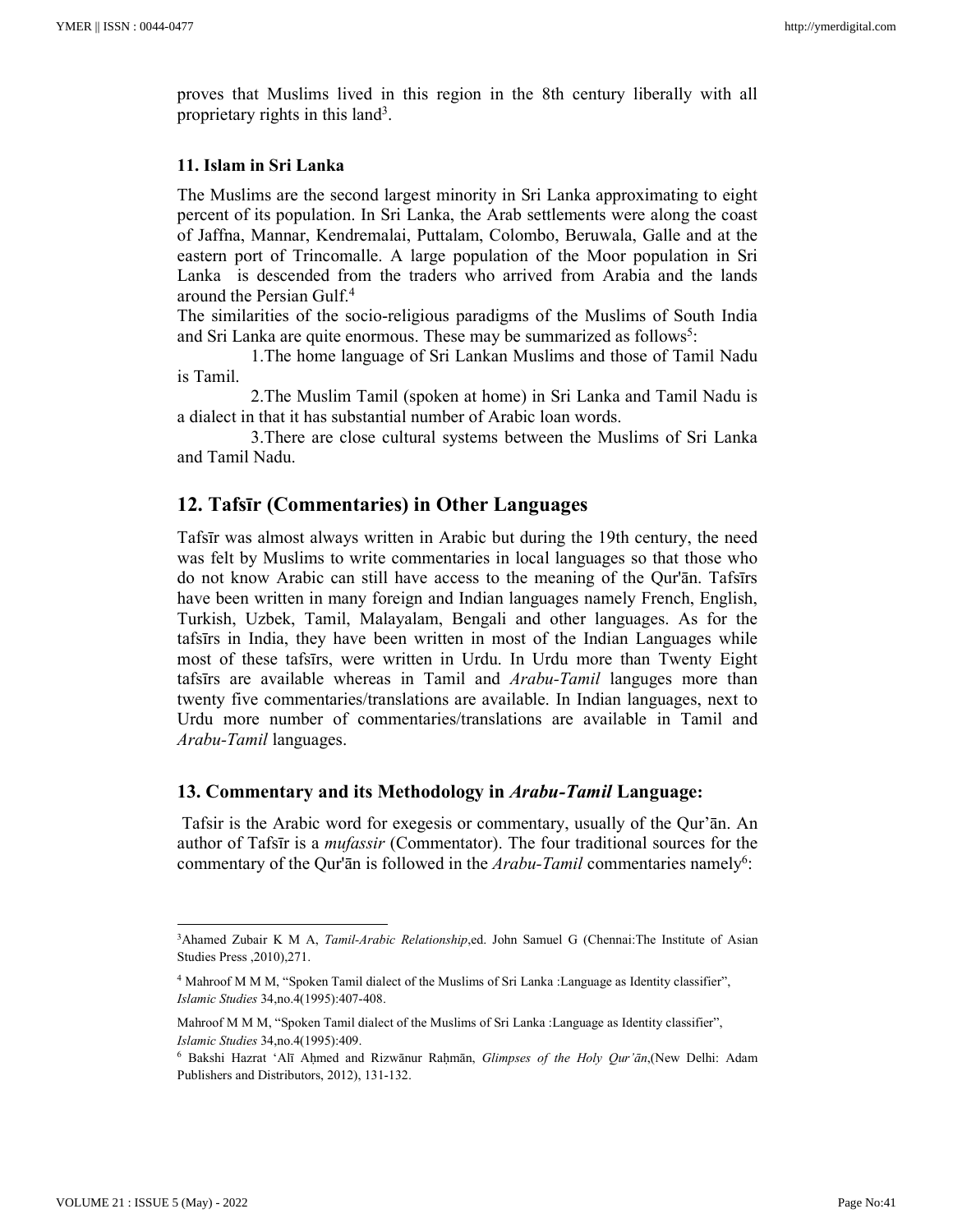1. The Qur'ān: The highest form of tafsīr is when one verse of the Qur'ān is used to explain the other.

2. The Hadīth: The second highest grade of tafsīr is where Muhammad (PBUH) commented on the meaning or phrases of particular verses of the Qur'ān, and those statements have been passed down to us. Many of the great collections of Ḥadīth have separate sections about tafsīr.

3. The reports of the Companions of the Prophet: The Ṣaḥābah, or the companions of Muḥammad, also taught and interpreted the Qur'ān. If nothing is found in the Qur'ān or the Ḥadīth, the commentator has recourse to what these companions reported about various verses.

4. The reports of the Tābi'ūn, the next generation who learnt from these companions: these people grew up with people who had enjoyed everyday interaction with Muhammad (PBUH), and had often asked about the meanings of verses or circumstances of their revelation.

The standard approach of Tafsīr depends on Interpreting the Qur'ān by it. This was followed by the commentators of the Qur'ān in *Arabu-Tamil* language.

Major Tafsīrs were served as the model and reference sources for the commentaries/translations rendered in Arabu-Tamil and Tamil languages. Such major commentators and major tafsīrs of the Qur'ān are as follows:

1. Muḥammad ibn Jarīr al-Ṭabarī (838-923): *Tafsīr al-Tabarī*.

2. Ibn Kathīr (1301-1373): *Tafsīr ibn Kathīr*.

3. Imām Abū 'Abdullāh ibn Aḥmad al-Qurṭubī (1214-1273):*Al-Jāmi' li-Aḥkām al-Qur'ān*

4. Maḥmūd Ālūsī al-Ḥanafī: *Tafsīr Rūḥ al-Ma'ānī fī Tafsīr al- Qur'ān al-'Aẓīm wa al-Saba' al-Mathānī.*.

*5. Ma'ālim al-Tanzīl*- by Ḥasan bin Mas'ūd al-Baghawī (died 510 /1116) also known widely as *Tafsīr al-Baghawī*.

6. Abū al-Qāsim Maḥmūd ibn 'Umar al-Zamakhsharī (died 1144): *Al-Kashshāf*.

7. 'Abdullāh bin 'Umar al-Baiḍāwī (died 685 /1086) – *Anwār al-Tanzīl*, also famous as *Tafsīr al-Bayḍāwī*.

*8. Zād al-Masīr fī 'Ilm al-Tafsīr* - written by Ibn al-Jauzī.

*9. Tafsīr an-Nasafī* - written by al-Nasafī.

10. Tafsīr al-Jalālain by Jalāluddīn al-Maḥallī (in 1459), and Sheikh Jalāluddīn al-Suyūṭī (died 911 /1505 ).

*11. Al-Durr al-Manthūr fī al-Tafsīr bi-l-Ma'thūr* also by Jalāluddīn al-Suyūṭī.

## **14. The Commentaries and Translations in** *Arabu-Tamil* **Language on the Qur'ān**

Meaning and explanation of the Qur'ānic verses were written as the commentaries in *Arabu-Tamil* language. This helped the Tamil speaking Muslims to understand the Qur'ān in a proper way and to make their life according to the Islamic principles or Qur'ānic principles. A few of the old commentaries composed and written by great scholars are still available today. Among the famous commentaries is the commentary written by Habīb Muḥammad 'Alīm of Kayalpattanam, which was published in the year 1296 AH/1875 AD. Another one by Nūḥ Lebbai 'Alīm of Kayalpattanam, which was published in the year 1292 AH /1872 AD. Similarly in the year 1884 and 1910 AD two other commentaries of the Qur'ān came into existence.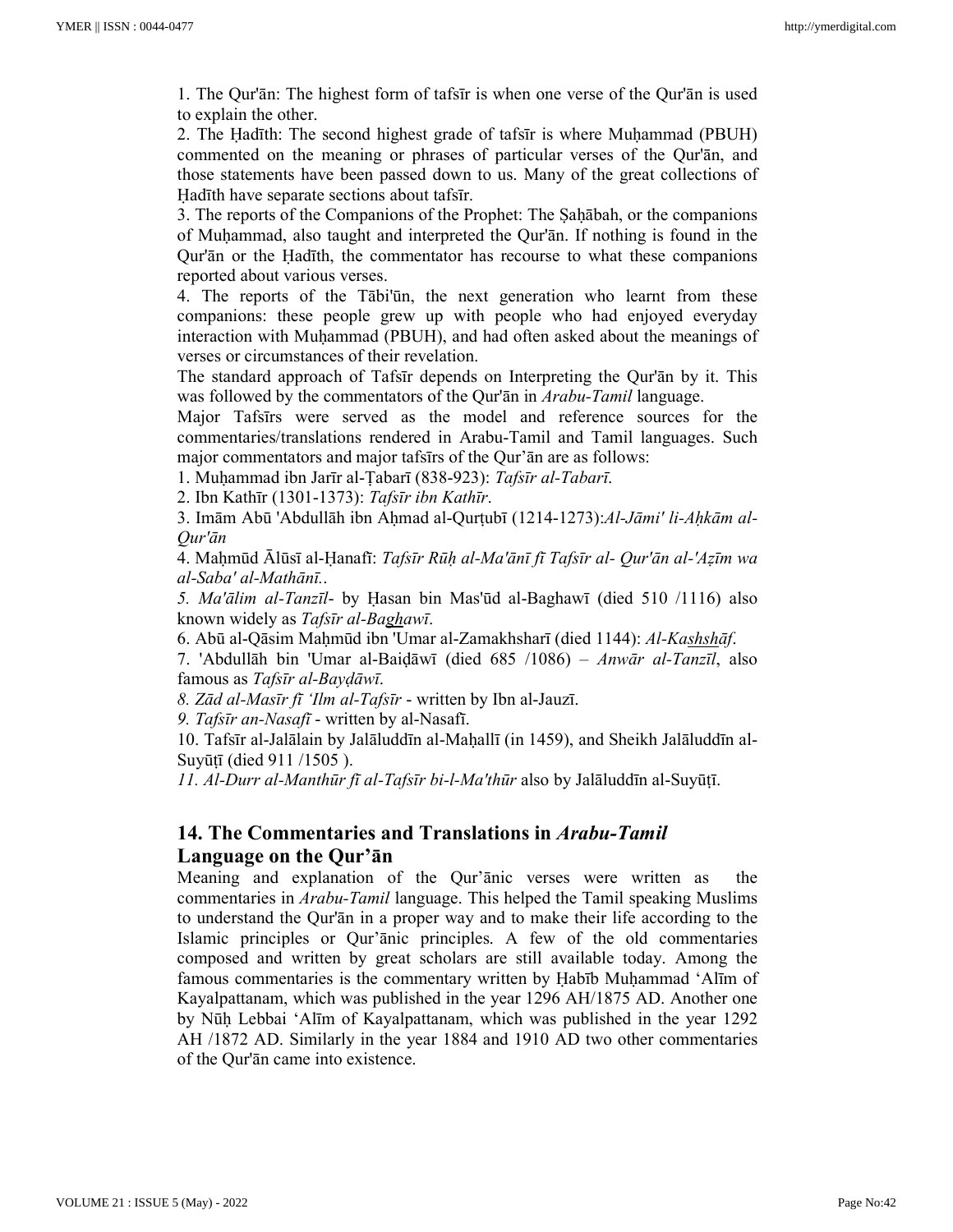The first Tamil translation of the Qur'ān was published in 1929. i.e. fifty years after the publication of *Arabu-Tamil* commentaries and translations, the Tamil commentaries got published. So there are eight commentators who bestowed their contribution to the Qur'ānic commentary in *Arabu-Tamil* language *.*They are

- 1. Sheikh Muṣtafá 'Alī, Sri Lanka.
- 2. Si.Ka. Sheikh Ibrāhīm 'Alīm, Tirunelveli, Pettai.
- 3. Ḥabīb Muḥammad 'Alīm, Kayalpattanam.
- 4. Nūḥ Lebbai 'Alīm, Kayalpattanam.
- 5. Syed Muḥammad 'Alīm, Pudu Nagaram.
- 6. Pa.Ve. Khader Muḥidīn 'Alīm, Ramanathapuram.
- 7. Sulaimān bin Muḥammad , Sri Lanka.
- 8. Sheikh Uthmān, Sri Lanka.

Maulānā Si.Ka. Sheikh Ibrāhīm 'Alīm, belonged to the Mela Theru (Upper Street) of Pettai of Tirunelveli. Syed Muḥammad 'Alīm of Pudu Nagaram has written *Arabu-Tamil* Commentary in the year 1342 AH/ 1922 AD. He rendered the first five parts of the Qur'ān. Pa.Ve. Khader Mohidīn 'Alīm of Ramanathapuram, in the year 1913 AH has rendered the *Arabu-Tamil* Commentary entitled *Tafsir Arwi Juz' Amma*, for the last part of the Qur'ān.

## **15. Uniqueness of the** *Arabu-Tamil* **Commentaries:**

Qur'ānic commentary is one of the main fields in which, the *Arabu-Tamil*  scholars of Tamilnadu and Sri Lanka engaged their attention for the tasks of commentary and translation. They were conscious of safeguarding themselves from misinterpreting the Qur'ān. They never allowed reasoning and rationalism to cloud their religious and spiritual vision. They relied on the authorities of the Ḥadīth and the explanations, views of the companions of the Prophet in their interpretations of the Qur'ān. And also took the views of the jurists and the leaders of creed (Aqāʾid). They always published the translations along with the original Arabic text of the Qur'ān. These scholars felt that publishing translations alone without the original text might end up in the distortion of its meanings. The *Arabu - Tamil* scholars produced six authentic commentaries. These *Arabu -Tamil*  scholars, referred their works as the translation of the tafsīr (and not of the Qur'ān). But the Tamil translation made in the middle of the twentieth century was referred as tarjamah (direct translation) of the Qur'ān<sup>7</sup> .

The six commentaries have been published in *Arabu-Tamil* language are as follows.

1) Fatḥ-ul-Karīm.

- 2) Futūḥāt-ur-Raḥmānia fī Tarjamati Tafsīri kalāmir Rabbānia.
- 3) Fatḥur Raḥmān fī Tarjamati Tafsīri Qur'ān.
- 4) Fathur Rahīm.
- 5) Rahmat-ul-Mannān.
- 6) Fāʾidah Qur'ān.

<sup>7</sup> Bakshi Hazrat 'Alī Aḥmed and Rizwānur Raḥmān, *Glimpses of the Holy Qur'ān*,(New Delhi: Adam Publishers and Distributors, 2012), 134-135.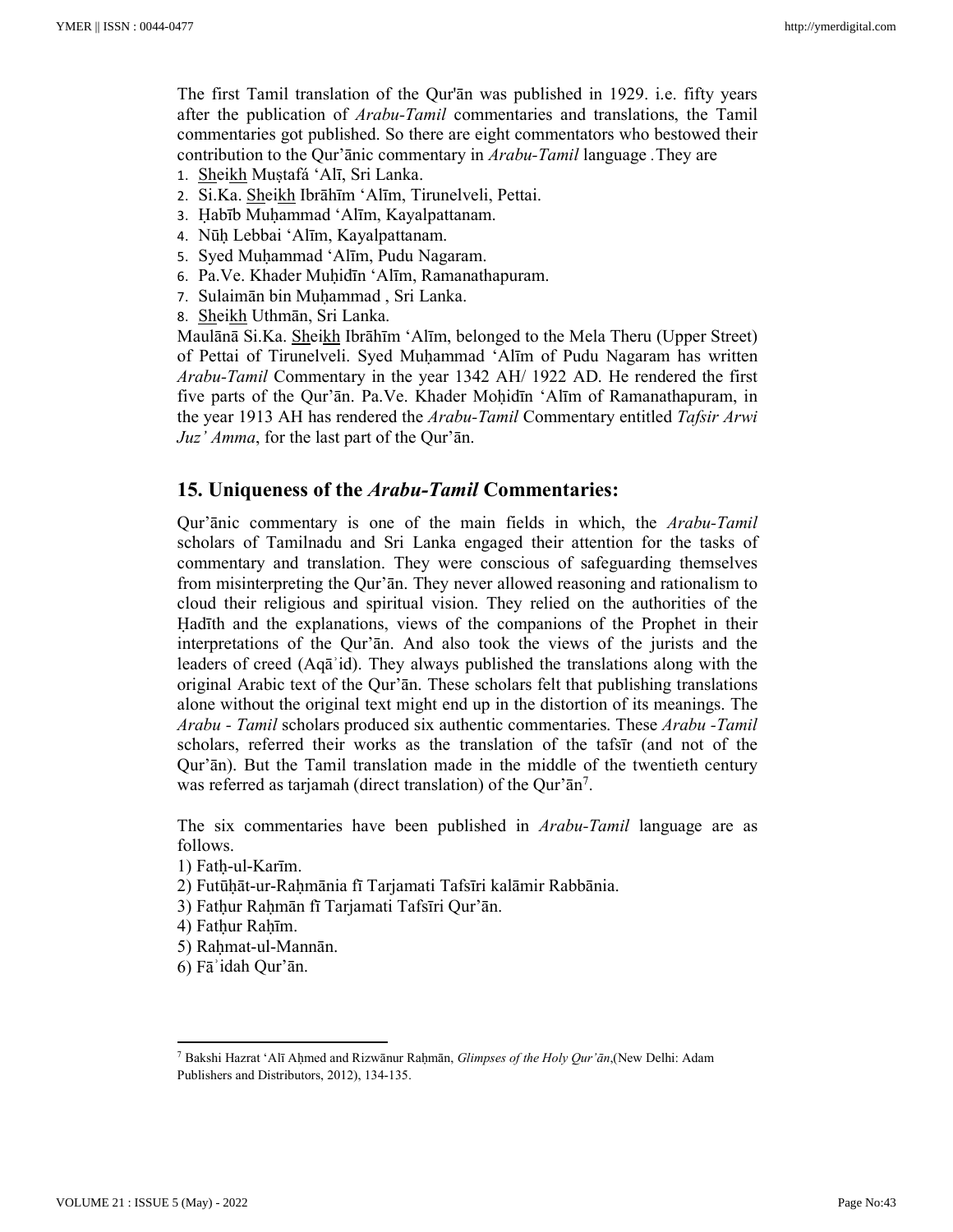## **16. A Study on** *Arabu-Tamil* **Commentaries**

### **Fatḥ-ul-Karīm by Nūḥ Lebbai (published in the year 1292 AH/1872 AD**):

This commentary commences with the following introduction made by Nūḥ Lebbai 'Alīm, we will see few of its verses. The Arabu-Tamil script is transliterated for the readers' perusal in English is as follows:

*"Bismillah yennum thirunamam kondu thurvakkerreen. Allah Taala, Bismillahi yendru chonnaal, adil Ma'navaagirathu undanathellam yennai konde undaayitru. Undaaga peraathellam yennai konde undaagum undaagum yengirada irukkum …"*

### English Translation:

"I start with Bismillah, meaning of Bismillah is what all existing in this universe is due to Allah, what all going to happen in future also will be due to Allah..."

*"Arindu koll Bismi yagiratuu Qurannukku thiravukolagavum, lawhul mahfooz palagaiyil Qalam yeludinathil mundinadaakavum Adam (AS) peeril erakkapattathil mundinadaakavum irukkum*..."

English Translation:

"Learn that Bismi is a key to open the Quran, Bismi is a first word used by mystic pen on the tablet. And also this was the first word that was revealed on the Adam  $(AS)$ ."

The commentator of this commentary, Nūḥ Lebbai son of 'Abdul Qāder of Kayalpattinam, is a descendant of Madihur Rasūl Sadqatullah Appa. This was printed in two volumes in Bombay (Mumbai) in 1299AH/1881AD. This is more widely read as it is simple and concise. This translation mostly follows the pattern of the famous tafsīr Jalālain by Imām Jalāluddīn Suyūṭī and Imām Jalāluddīn Mahall<sub>l</sub> as far as the translation of the verses is concerned. But the explanatory notes are on the pattern of the famous earlier tafsīr like of Ibn 'Abbās and Ibn al- 'Arabī.

### **Fatḥ-ur-Raḥīm**:

Nūh Lebbai also wrote another commentary called Fath-ur- Rahīm, which is shorter than his own commentary Fatḥ-ul- Karīm, and it mainly deals with mystical aspects. It exists in six parts of 288 pages, printed at Bombay (Mumbai) in 1304 AH.

### **Futūḥāth-ur-Raḥmānia by Ḥabīb Muḥammad 'Alīm (published in the year 1296 AH/1875AD)**

This commentary was called as Futūḥāt-ur-Raḥmānia fī Tarjamati Tafsīri kalāmir Rabbānia. This was first printed in Bombay (Mumbai) in HusaIniA press, and published in 1296 AH. In this commentary, Qur'ānic Textual verses are printed in bold letters and below those explanations for that text are given in *Arabu-Tamil*.

Besides this, footnotes and side notes were printed on the sides of the each paper of commentary and thus 3/4 of the page is filled with *Arabu-Tamil* explanations of the Qur'ānic text. A copy of this commentary on the Qur'ān is preserved in the Zahira college of Colombo. So it was treasured in its library. The commentator of this commentary "Futūhāt-ur- Raḥmānia" belonged to Kayalpattanam of Tamilnadu.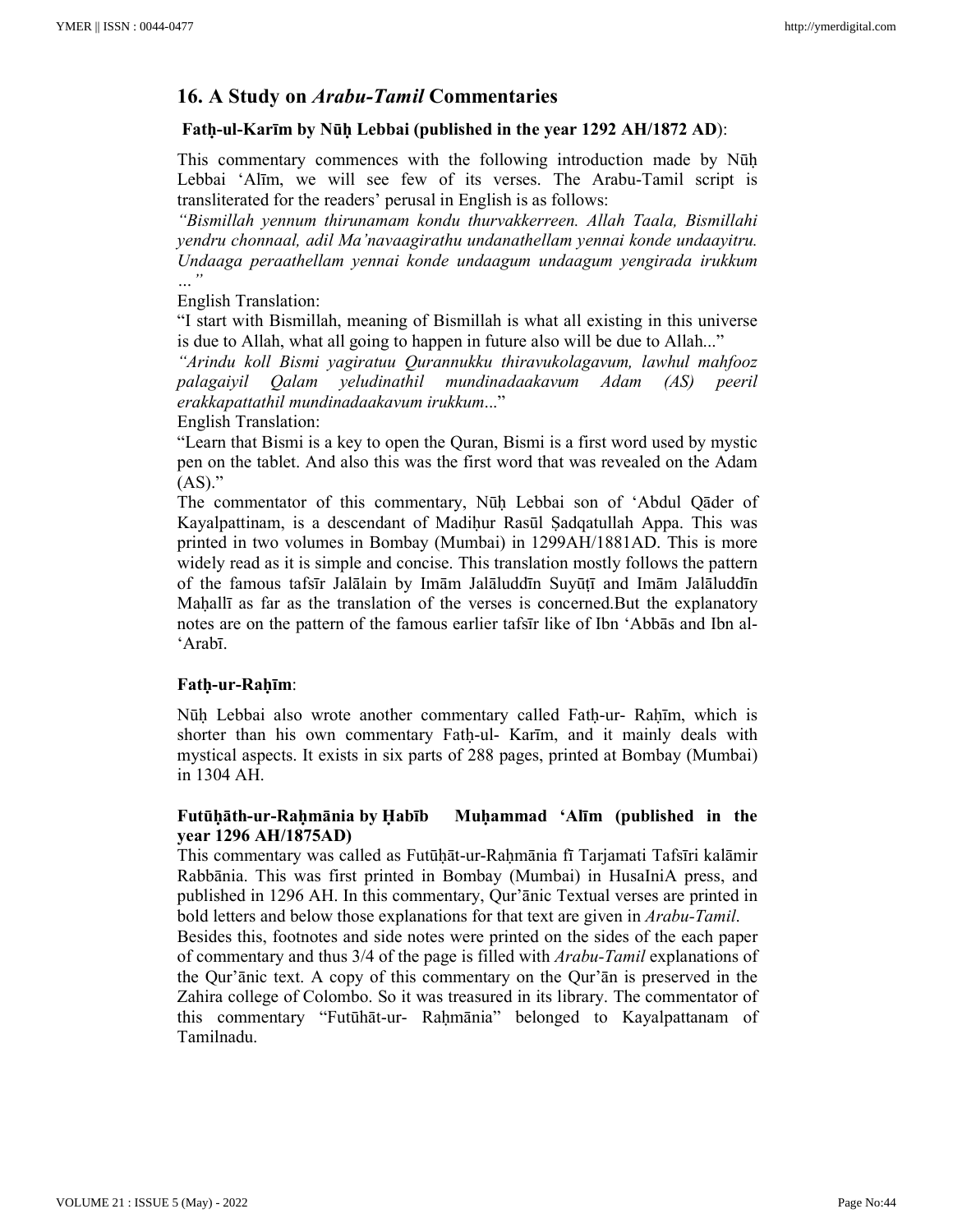### **Fatḥur Raḥmān fī Tarjamati Tafsīril Qur'ān:**

The honour of being the first Arabu-Tamil commentary goes to "Fathur Rahmān" fī Tarjamati Tafsīril Qur'ān". This was written by Sheikh Muṣṭafá Walī (1050- 1305AH/1836-1887AD) of Srilanka. He received his education from the scholars, 'Umar Walī, Palayam Ḥabīb Muḥammad and Mubārak Maulānā (1211- 1281AH/1796-1864AD) of Tamilnadu, only five juz' (parts) of this Tafsīr have been published in the year 1291AH/1874AD in 653 pages. Kumusther Hasana Maricar, son of Kulanthai Maricar of Srilanka encouraged and assisted Sheikh Muṣṭafá Walī financially to write this Tafsir in *Arabu- Tamil.* 

### **Rahmatul Mannan:**

Sulaimān bin Muhammad of Srilanka has written a commentary called Rahmatul-Mannān, which was printed in Colombo in 1315AH/1897AD.

## **17.Translation of the Qur'ān in Parts in** *Arabu-Tamil* **Language:**

Many *Arabu-Tamil* translations of sūrahs like sūrah Yāsīn and sūrah Rahmān have been published during the last hundred years by various *Arabu-Tamil*  scholars. Sheikh 'Uthmān of Srilanka translated the *Fāʾidah Qur'ān* of Imām Shihābuddīn al-Ramlī into *Arabu-Tamil*, and published the same in single volume. It was published in 1280AH/1863AD. And it was considered the earliest translation of Qur'ānic sūrahs into *Arabu-Tamil.*

Pa.Ve. Khader Mohidīn 'Alim has translated the last (30th) Juz' in *Arabu-Tamil* language.

Dr. Sālim Kidwai<sup>8</sup>, has traced 156 *tafasīr* written in India with 83 traceable in various libraries of India itself, 110 in India Office Library, London, while 63 are left untraceable.

We will mention here few important tafsir written in India.

- 1. Kāshif al-Ḥaqā'iq wa Qāmūs al-Daqā'iq
- 2. Tafsīr al-Multaqat
- 3. Sawāṭi' al-Ilhām
- 4. Jubb Shaghab

The commentaries and translations of the Qur'ān, is the religious field in which Tamil scholars' engaged their attention. They had religious consciousness while interpreting the Qur'ān. They always relied on the Qur'ān, the Ḥadīth and the views of the companions of the Prophet while making the interpretation and translation of the Qur'ān. They published their commentaries and translations along with the original text of the Qur'ān.

The first Tamil translation of the Qur'ān was made by 'Abdul Ḥamīd Baqavī after a half century from the publication of *Arabu-Tamil* commentaries and translations.

<u>.</u>

<sup>8</sup> Salim Kidwai," Hindustani Mufassirin Awr Unki' Arabi Tafsirin",(New Delhi:1996), 16.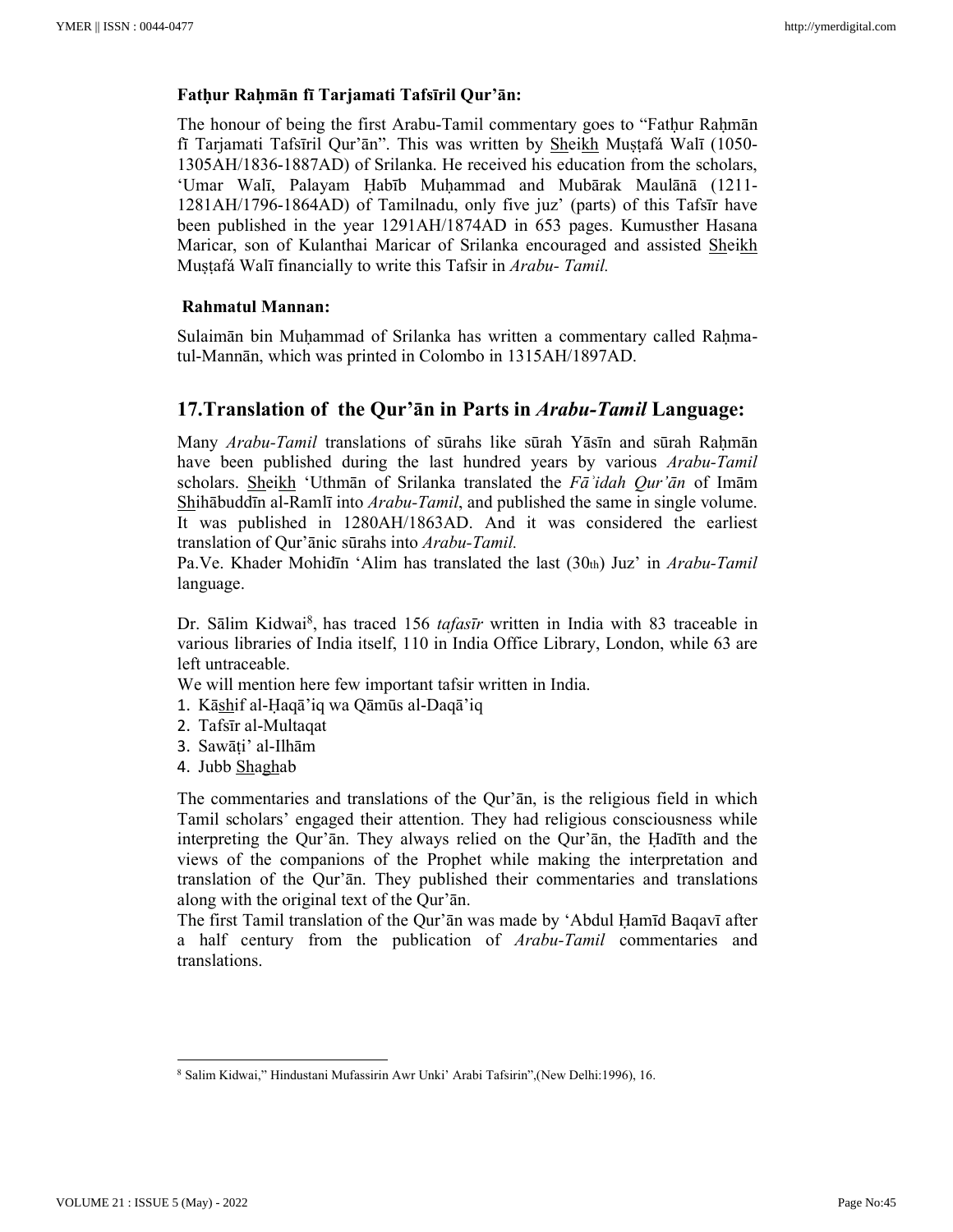## **18.Tamil Commentaries (Tafsīrs)**

## **Tabṣīr-ul-Ḥamīd fi Tafsīril Qur'ān al-Majīd:**

The credit as the first man from Tamil Nadu to write Tafsīr in Tamil goes to Maulānā S.S. 'Abdul Khādir al-Baqavī (27.21.1921–04.06.1079) of Uthamapaalayam, Tamil Nadu. Maulānā 'Abdul Khādir al- Baqavī was born as a second son to their parents S. Sahib Rawuther and Haseena Sahiba. He completed his Islamic and Arabic education from Madrasa Bāqiyāt al-Sālihāt, Vellore in the year 1923. He acted as a sub-translator to A.K. 'Abdul Ḥamīd al-Baqavī (1876- 1955), who translated the first Tamil translation of the meaning of the Qur'ān in the year 1943.This commentary under discussion was published in 1937.Maulānā S.S. 'Abdul Khādir al-Baqavī has written Tamil Tafsīr of the Qur'ān called **Tabṣīr-ul-Ḥamīd fi Tafsīril Qur'ān al-Majīd** in seven volumes. Each volume consists of about 1000 pages, and hence this work runs of 7000 pages.

He has also translated Ṣaḥīḥ al-Bukhārī and Ṣaḥīḥ Muslim. He acted as the Founder President of the South Indian Jam'iathul 'Ulamāʾ in Singapore.

The first edition of this work was published in 1934, second

edition in 1954, third edition in the year 1966 and the fourth edition in the year 2010. The fourth edition got published by the support of the philanthropist al-Ḥājj S.M.M.M.U. Moḥammed Shu'aib of Kuala Lampur, Malasiya.

### **Tafsīr Jawāhir al-Qur'ān:**

Madrasa Bāqiyāt al-Ṣāliḥāt is considered as the *Umm-ul-Madāris* of not only Tamil Nadu, but of the entire South India. A team of Islamic and Arabic 'Ulamāʾ of Bāqiyāt al- Ṣāliḥāt started to compile a Tamil tafsīr, they are:

(1)Maulānā Kamāluddīn al-Baqavī

 $(2)$ Maulānā Zain-ul-'Ābidīn

(3)Maulānā Ṣadaqathullāh al-Baqavī, Aathur

(4)Maulānā Moḥidīn, Tenkasi

(5)Maulānā Moḥammed Khān al-Baqavī

The above team was headed by Maulānā Kamāluddīn al-Baqavī. Their work was named as Tafsīr Jawāhir al-Qur'ān and published by Madrasa Bāqiyāt al-Ṣāliḥāt, Vellore district, Tamil Nadu. This work was published from 1992 onwards. The first volume of this work consists of 685 pages.

**Tafṣīr Ibn-i-Kathīr:** Al-Ḥājj Muṣṭafá of Chennai has founded "Raḥmath Publication" in the Chennai city, Capital of Tamil Nadu with the intention of translating Islamic source from Arabic into Tamil. Mufassir Imām Ismā'īl bin 'Umar bin Kathīr (1322-1372) of Syria, has written an Arabic commentary on the Qur'ān. A former teacher of Madrasa Bāqiyāt al-Ṣāliḥāt of Vellore and also one among the translator of Tafsīr Jawāhir al-Qur'ān, Maulavī Moḥammed Khān al-Baqavī acted as the chief translator of this commentary Tafsir Ibn Kathir, Till today, there are four volumes of Tafsir Ibn Kathir in Tamil language got published.

**Anwār al-Qur'ān:** This work is regarded as animportant commentarial translation of the Qur'ān in Tamil, comprising of 21 parts, published by  $\bar{A}$ dam Trust, Koothanallur, Tamil Nadu. The commentator of this work is Maulavī Ḥāfiẓ E.M. 'Abdul Raḥmān Nūriyi Fāḍil Baqavī of Tenkasi.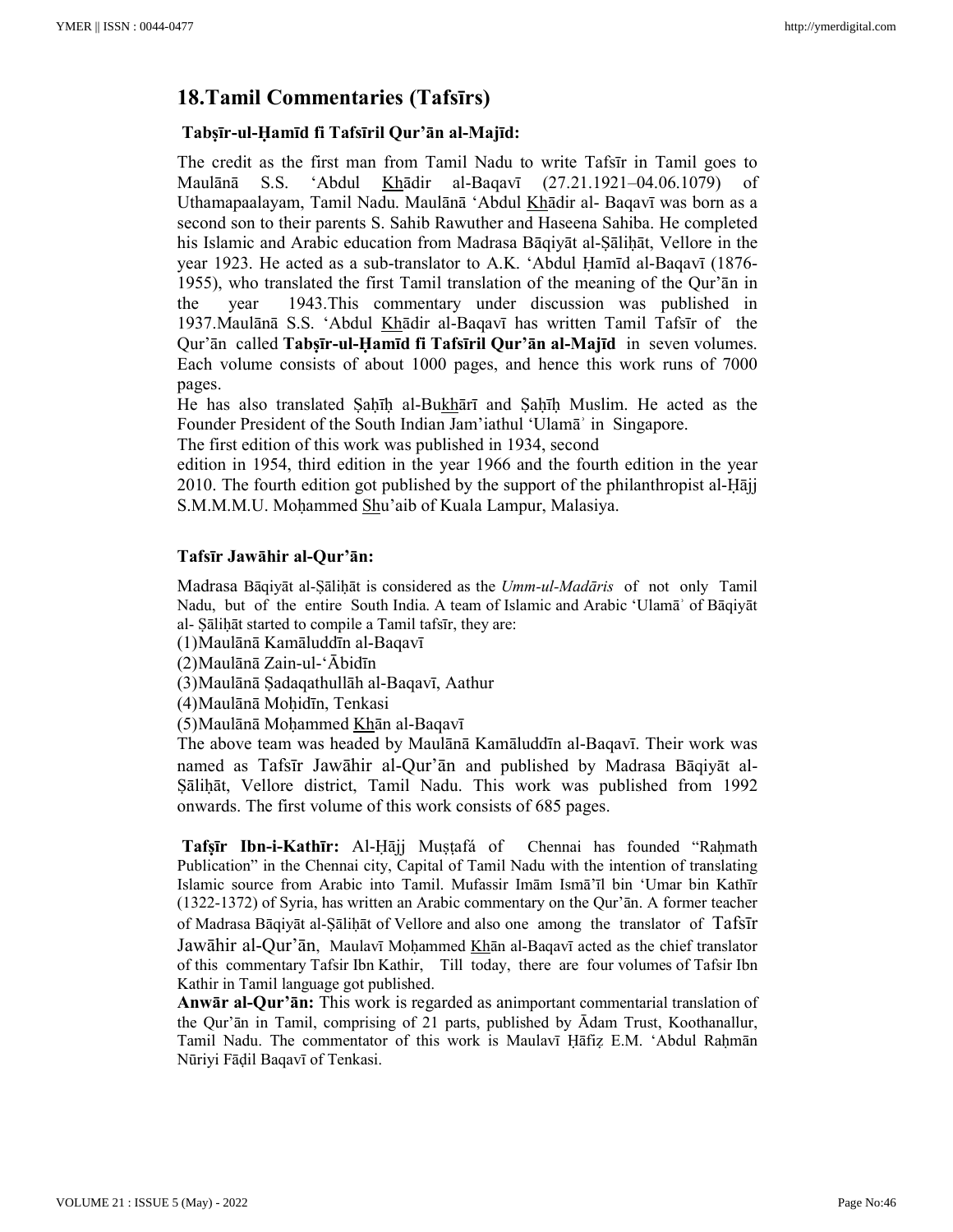Chapter Al-Baqara's commentary was published in the year 1966, chapter Ali 'Imrān's commentary was published in the year 1970 and the chapter al-Nisāʾ's commentary was published in the year 1973. In this manner other chapters were also published. In July 2000 the entire volumes of all chapters were published as the first edition. The second edition of the entire chapters of the Qur'ān got published in the year 2007. The first four chapters (al-Fātiḥah, al-Baqarah, Āli 'Imrān and al-Nisāʾ) of about five and half Juz got published as a separate volume (as the first volume). Likewise, seven volumes of this work got published.

# **19. Tamil Translations on the Qur'ān**

**Tafsīr Jawāhir al-Qur'ān:** Sheikh Yousuf Anṣārī of Kadayanallur of Tamil Nadu has translated twenty two parts (Ju'z) of the Qur'ān in Tamil. This Tamil translation becomes the primary source for Tafsīr Jawāhir al-Qur'ān in Tamil in the later years.

## **Tarjama-tul-Qur'ān bi Alṭafi al Bayan:**

The first complete Tamil translation of the meanings of the Qur'ān was published in the year 1943, by the effort of Maulānā 'Abdul Ḥamīd Baqavī entitled Tarjamatul-Qur'ān bi Alṭafi al Bayan. This work was reprinted five times since 1943. The translator of this work Maulānā 'Abdul Ḥamīd Baqavī is the father of A.K.A. 'Abdul Ṣamad Ṣāḥib, former Member of Parliament and the president of Indian Union Muslim League Party. Maulānā

A.K.A. 'Abdul Ḥamīd Baqavī (1876-1955) was born as a son in Aathoor, Salem in state of Tamil Nadu. In 1966, he completed his Islamic and Arabic education from Madrasa Bāqiyāt al-Ṣāliḥāt, Vellore. On 19-02-1926, after the completion of Jum'ah prayer he started this noble task of translating Qur'ān into Tamil. He finished his work on 24- 10-1942, i.e. after spending 16 years of tireless work.

**Qur'ān Majīd:** Cumbum Ṣadaqathullāh 'Alim Baqavī and 'Abdul Wahhāb of Tamil Nadu have translated the English meaning of the translation of the Qur'ān, translated by Yousuf 'Alī into Tamil. This work was published in 1983 by John Trust. There are 20 reprints of this translation published till today.

**Qur'ān Tarjama:** Maulānā 'Abdul Wahhāb and Maulānā Niẓāmuddīn Manbayee translated the meanings of the Qur'ān namely "Qur'ān Tarjamah" in Tamil in the year 1992. This work was printed by Threeyem printers, Chennai.

**Sangai Mikka Qur'ān:** Maulavī Moḥammed Iqbāl al- Madanī as the chief translator and with the members of Islamic Arabic scholars of Sri Lanka, translated the meaning of the glorious Qur'ān as "Sangai Mikka Qur'ān". With the financial support from the Kingdom of Saudi Arabia, this work got published in the year 1992.

**Thiru Qur'ān: Moolam, Tamilakkam and Vilakkavurai:** Jamā'at-i-Islāmī did not translate the Qur'ān into Tamil but they translated the translation and interpretation of the Qur'ān by the leader of their movement Sayyid Abul Aa'lá al- Maudūdī from Urdu to Tamil under the same Urdu title. This translation was not an independent one, but its language and style was magnificent. The Islamic Foundation Trust, Chennai has published the translation of the meanings of the Qur'ān namely Thiru Qur'ān: Moolam, Tamilakkam and Vilakkavurai (it means, al-Qur'ān al-Majīd: Source, Rendering into Tamil and Explanatory Notes). This work got published in the year 1996. This work is based on Tafhim al-Quran by Maulānā Abul A'alá al-Maudūdī. Maulavī Quṭbuddīn Aḥmed al-Baqavī,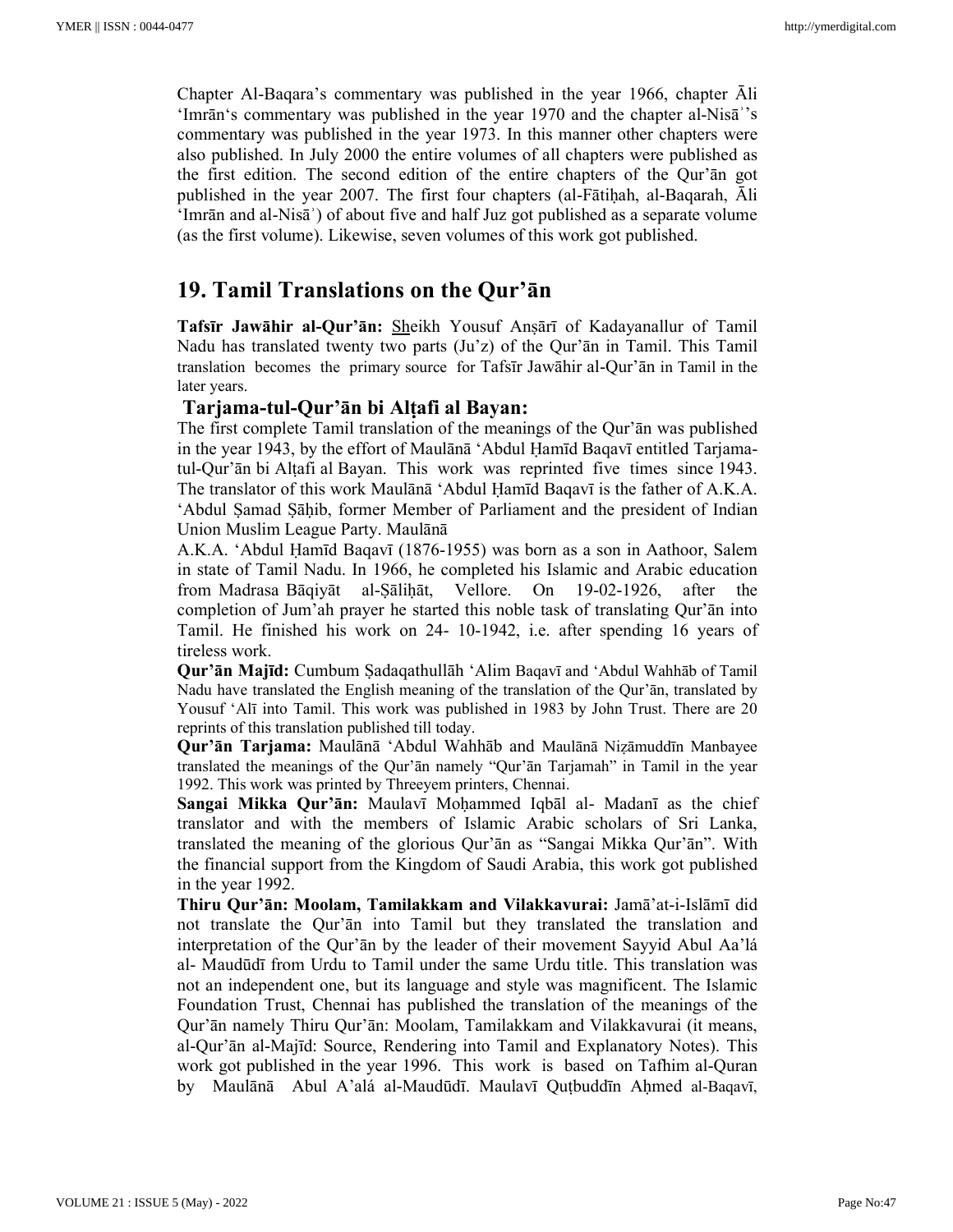Maulavī Syed Moīammed Fāḍil al-Baqavī and Maulavī Mastan 'Alī al-Baqavī acted as the translators of the Translation Bureau.

**Tarjamat al-Qur'ān al-Karīm**: In the year 2002, Al-Bashārath Publishers, Chennai published this translation .Maulavī Sirājuddīn al-Nūrī of Dindigul, Tamil Nadu did this noble task.

**Thiru Qur'ān:** In the year 2002, Moon Publishers published the translation of the meanings of the Qur'ān in Tamil called as "Thiru Qur'ān". The translators of this work are Maulavi Zain-ul-'Ābidīn and Dāwūd Shā.

**Mawāhib al-Qur'ān:** It is the work of 'Abdur Raḥmān Baqavī. This work is the translation cum explanatory notes on the two chapters of the Qur'ān. Sheikh Ibrāhīm al-Baqavī of Pettai, Thirunelveli had a desire to publish the meanings of the Qur'ān into Tamil language and he spends his wealth for this noble task, with zeal and enthusiasm. He printed and published many authentic translations of the meanings of the Qur'ān.

## **20.Works on Qur'ānic Studies written in Arabic Language**

1. **Iijāz al-Qur'ān:** This work was written by Dr. P. Nithār Aḥmed, Former Head, Dept of Arabic, Persian & Urdu, University of Madras, Chennai.

2. **al-Mus'if fī Lughat I'irāb Sūrat-i-Yūsuf:** The author of this work is Dr. V. 'Abdul Rahīm, who served as Professor in Arabic, Islamic University, Madīnah Munawarrah, K.S.A and presently serving as the Director of the Qur'ān Printing Complex of Saudi Arabia. The first non-Arab designated as the Director of this noble work in the Arabian territories. From the chapter of Yūsuf of the Qur'ān, the author describes how to learn the language of the Qur'ān through the method of applied Grammar.

3. **al-Tibyān li Ḥurūf-i-Lughat al-Qur'ān:** This work is also done by Dr. V. 'Abdul Raḥīm. Some Qur'ānic chapters were added in the later part of the book.A reader can easily grasp the Qur'ānic language through this book.

4. **al-Budūr al-Ghurarah fī Asmāʾi al-Qurrāʾ al-'Ashrah:** This work belongs to Madar- ul-Umarāʾ 'Abdul Wahhāb al-Madrāsī of Badruddaulah family. This work deals with the method of Qur'ānic recitation and the lives of 30 persons who were well- versed in reciting well accepted ten different tones of the Qur'ān.

5. **Zajr-ul-Umam 'an Tarjamat al-Qur'ān bī Lisān al-'Ajam:** This is the work of Maulānā Ziā'uddīn Ahmad Amānī Hazrath (died in the year 1967). This work elaborates problems in bringing out the translations of the Qur'ān. He emphasised that the Qur'ān should be published with its primary source (Ummahā-tul- Kutub). This is a useful work for the Qur'ānic translators and research scholars on Qur'ānic studies.

**6. Tafsīr Ba'ḍ al-Suwar:** Dr. 'Abdul Qādir has written this work. This work has been serving in the syllabi list of Manonmaniam Sundranar University, Thirunelveli District, Tamil Nadu, for the oriental title (Afḍal-ul-'Ulamāʾ) examination in Arabic.

**7. Al-Ṣalawāt al-Qur'ānīyyah:** Qāḍī Ubaidullāh al-Madrāsī of Badruddaulah family has carried out this work.

**8. Ruqūm al-Qur'ān:** Sayyid Tājuddīn Tāj has rendered this work.

**9. Matlab al-Fur'qān:** Mohammed Mahdī Wassāf has undertaken this book.

**10.Tarjamat Yā Ayyuhā al-Nās:** It is the work of Jamīl Bāshā al-Madrāsī.

**11**. **Auḍaḥ al-Bayān fī Asāmī al- Qur'ān:** It is the work of Syed Abū Turāb al-Madrāsī.

**12**. **Nathr-ul-Marjān fī Rasm-i-Naẓm al-Qur'ān:** It is the work of Maulvī Moḥammad Ghauth Sharaf-ul-Mulk Bahādur (1750-1822). It was divided into a *muqaddimah* and two *maqālās*. In the Muqaddimah, he discussed the outline of the art of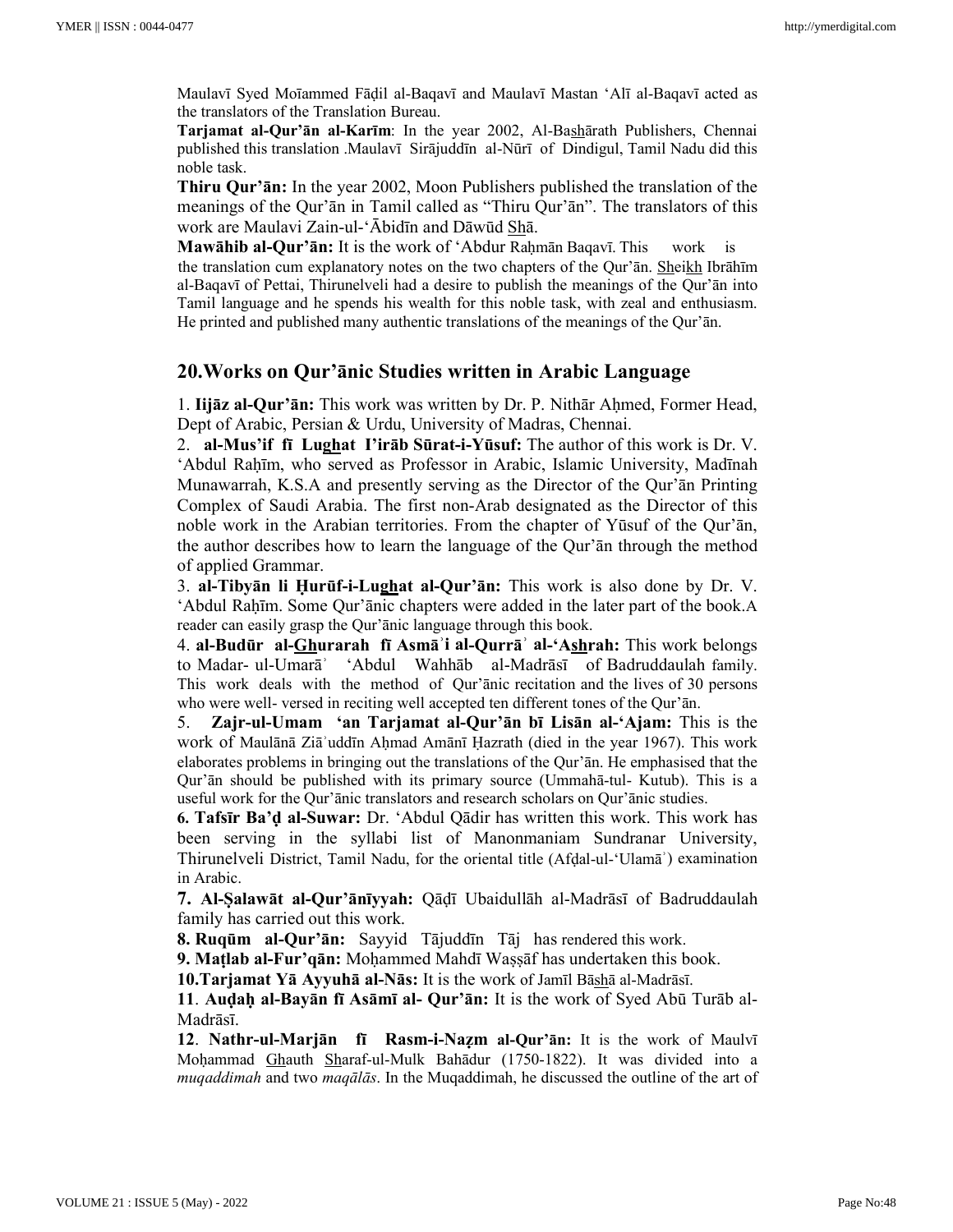the script of the Qur'ān. The first *Maqālah* is divided into five chapters in which he dicussed the important principles in the Qur'ān. The *Muqaddimah* and the first *Maqālah*  consists of 93 pages.

The second *Maqālah* deals with the verses of the Qur'ān, chapter by chapter. It was printed by Osmānī Press and published under the auspices of Majlis-i-Ishā'atul-'Ulūm, Ḥyderābād in 7 big volumes. (Vol. I. in 710 pages, Vol. II. in 644 pages, Vol. III. in 510 pages, Vol. IV. in 735 pages, Vol. V. in 600 pages, Vol. VI. in 680 pages and Vol. VII. in 798 pages)

Dr. P. Nithār Ahmed, Former Professor in Arabic, University of Madras has rendered the translation of the meanings of the Qur'ān for three chapters in English. They are al-Kahf, Yāsīn and al-Rūm.

## **21.One and Only Commentary in Arabic on Tafsīr written by the Tamil Scholar:**

The one and only Arabic commentary cum explanatory notes on the Arabic commentaries of the Qur'ān is Al-Ḥawāshī 'alá al-Baiḍāwī wa Durr al-Manthūr by Sheikh Ṣadaqathullāh Appa al-Qādirī al-Shāfi'ī (1042-1115 A.H. / 1632- 1703 A.D) has written this valuable Arabic work on Qur'ānic commentary. This work is an explanatory commentarial Qur'ānic work of (i) Tafsīr Anwār al-Tanzīl wa Asrār al-Taʾwīl written by Imām al-Baiḍāwī (ii) written by Jalāluddīn al-Suyūṭī .<sup>9</sup>

**Works on Qur'ānic Studies in Tamil Language:** Tamil scholars of Tamil Nadu have produced more than three hundred works on Qur'ānic studies. Some important works on Qur'ānic studies in Tamil Language are as follows:

1. Al-Qur'ān Atthaatchi (Proof of al-Qur'ān)

2. Al-Qur'ān Thagaval Kalanjiam (Encyclopaedia on the Qur'ānic Studies)

3. Al-Qur'ān Vasanangal Arulapatta Kaaranangal (Reasons for the Revelations of Qur'ānic Verses)

4. Al-Qur'ānil Allah Solvathanna? (What Allah says in the Qur'ān?)

5. Arputhak kalanjiam Al-Qur'ān (Miraculous Work al-Qur'ān)

6. Arul Marai Quraanum Ariviyal Kandupidipukalum (Divine Al-Qur'ān and Scientific Discoveries)

7. Qur'ān Bodhanaigal (Teachings of the Qur'ān)

8. Qur'ān Koorum Narpathu Vishayangal (Description of Forty Matters in the Qur'ān)

9. Qur'ān Koorum Bani Israyeel (Description of Banī Isra'el)

10. Qur'ān Koorum Christhavam (Description of Christianity in the Qur'ān)

11. Qur'ān Koorum Nabimaargal Varalaaru (Description of the Stories of the Prophets in the Qur'ān)

12. Qur'ān Koorum Pengal (Mention of Women in the Qur'ān)

13. Qur'ān Koorum Seeriya Kudumbam (Description of Ideal Family in the Qur'ān)

14. Qur'ān Koorum Sorgam Naragam (Mention of Paradise and Hell in the Qur'ān)

<sup>9</sup> Ahamed Zubair K M A, "Eminent Scholars of Sheik Sadaqathullah Appa's Family and their contribution to Arabic and Islamic Studies", *Thaqafathul Hind* 54,no.3&4(2003):67.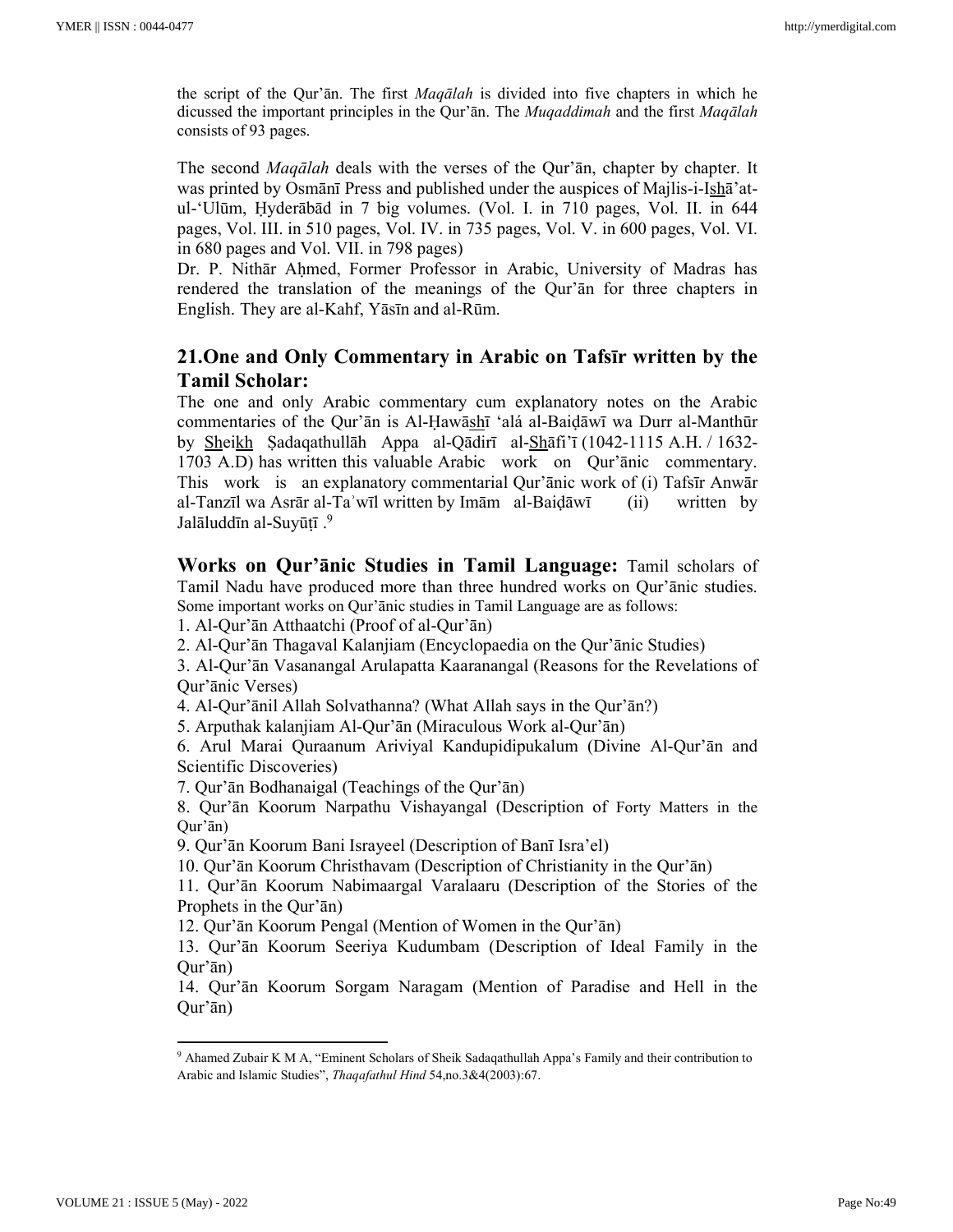15. Qur'ān Oliyil Vignnaanam (Science in the Light of the Qur'ān)

16. Qur'ānnum Naveena Vignnaanamum (The Qur'ān and Modern Sciences)

17. Qur'ānnum Vaaniyalum (The Qur'ān and Astronomy)

18. Thiru Qur'ān Iyarkai Maruthuvam (Natural Medical Healing in the Qur'ān) 19. Thiru Qur'ānic Ullatakkam (Contents of the Qur'ān)

20. Qur'ān Oliyil Bibilum Quraanum (Bible and the Qur'ān in the Qur'ānic Perspective)

21. Vedavarigalum Thootharmozhigalum (Divine Wordings/the Qur'ān and Sayings of the Prophet/Ḥadīth)

22. Arul Maraiyin Naangu Aadhaarach Chorgal (Four Chief Words of al-Qur'ān) Tafsīr Yāsīn

23. Iraivanai Patri Iraimarai (Mention of God on al-Qur'ān)

24. Iraimarai Patri Iraimarai (Mention of the Qur'ān in the Qur'ān)

25. Irai Thoothargal Patri Iraimarai (Mention of the Prophets in the Qur'ān)

26. Vaanmarai Selvam (Heavenly Qur'ān)

27. Mikka Melaanavan (Meaning of Translation of Surathul a'alá in Tamil)

### **22 Conclusion:**

Qur'ān-the God's final scripture revealed to the mankind is the source of the principles, the way of life, advices, and guidances. The Prophet Muhammad (PBUH) understood the Qur'ān completely and explained it to all his companions. Twenty five years after the death of Prophet Muḥammad (PBUH), the companions carried Islam to all corners of the world. They began to teach the new generations in Islam, regarding the explanation, understanding and interpretation of the Qur'ān. Thus the knowledge of the tafsīr spread throughout the world, Qur'ānic learning was recognized all over the world. They explained the meaning of verses and the historical context in which the verses were revealed. The companions were taught to seek their understanding of the Qur'ān first from the Qur'ān itself, then from the explanations and application of Prophet Muḥammad (PBUH)

The Arabu-Tamil commentaries, translations, interpretations and explanations followed the methodology of the Prophet Muḥammad (PBUH) and his companions. i.e. (1) Tafsīr of the Qur'ān by the Qur'ān (2) Tafsīr of the Qur'ān by the Sunnah.

The Arabu-Tamil tafsīrs served as authentic tafsīrs of the Qur'ān, and the mufassirs followed the correct methodology and attained correct knowledge in the language of the Qur'ān. The Tamil tafsīrs were written by referring the Arabu-Tamil tafsīrs. The Arabu-Tamil tafsīrs referred the commentary on the commentaries of al-Baiḍāwī, and al-Durr al-Manthūr. The Islamic Revivalist Sheikh Ṣadaqathulla Appa (1632-1703) of Tamilnadu has written commentaries on the tafsīr of al- Baiḍāwī and al-Durr al-Manthūr namely, *al-Ḥawāshī 'alá al-Baiḍāwī wa-Durr al-Manthūr*. The first Arabu-Tamil Qur'ānic commentator Sheikh Muṣṭafá Wali was a student of 'Umar Wali. 'Umar Wali is the grandson of Sheikh Ṣadaqathulla Appa. Another Arabu-Tamil commentator Nūḥ Lebbai is a descendant of Sheikh Ṣadaqathulla Appa. Yet another Arabu- Tamil commentator Habīb Muhammad 'Alim is also a descendant of Sheikh Sadaqathulla Appa. So the explanatory commentary on the tafsīr of al-Baiḍāwī and Jalāluddīn al- Suyūṭī served as model for Arabu-Tamil commentaries. Hence the Arabu-Tamil tafsīrs followed the correct methodology.